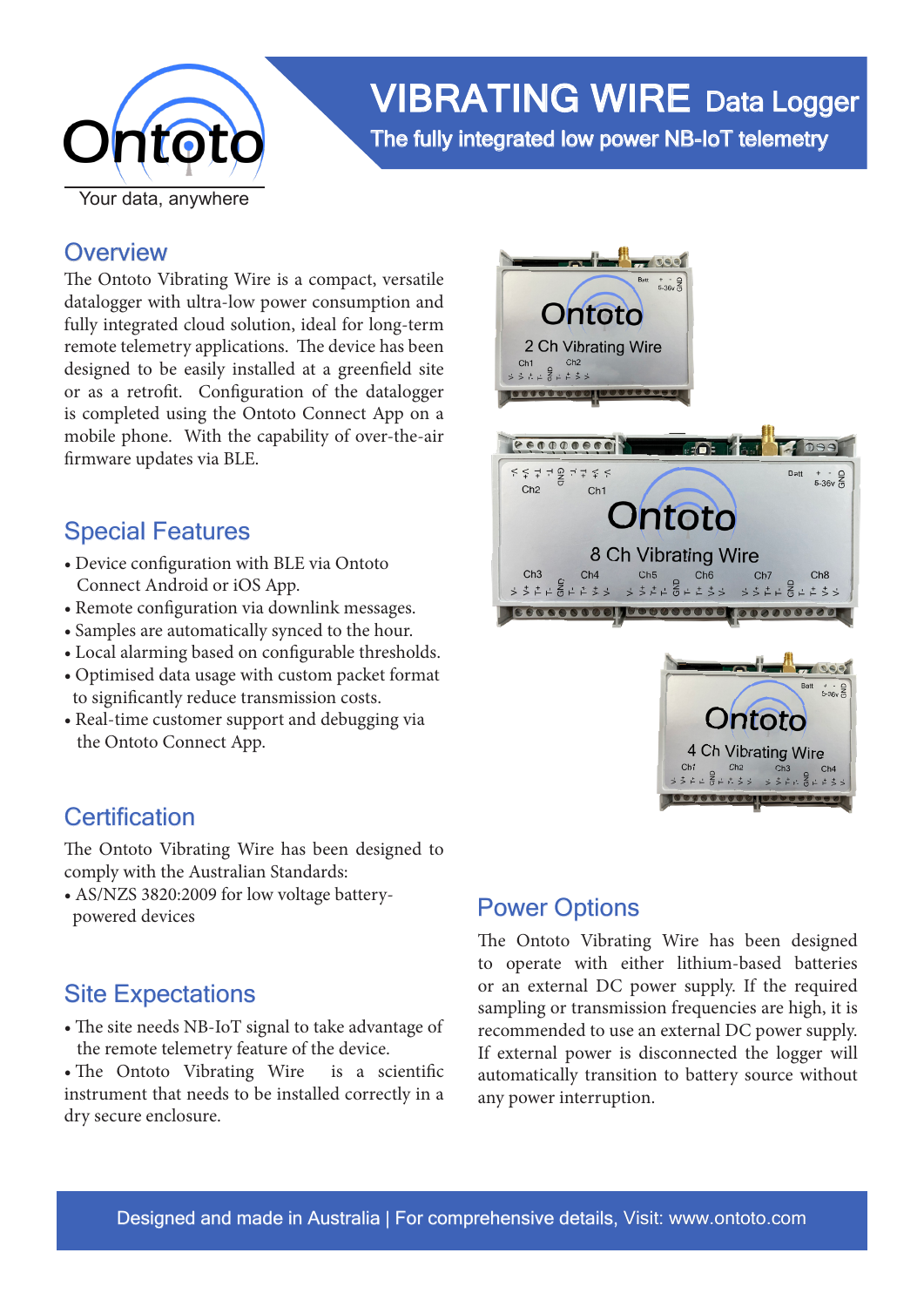## Technical Specifications

| Power-Sources                      | • 5-36 V external DC input<br>• 3×3.6 V D-cell lithium battery pack                                                                                                               |  |  |
|------------------------------------|-----------------------------------------------------------------------------------------------------------------------------------------------------------------------------------|--|--|
| Battery                            | • Voltage: 3.6 V<br>• Capacity: 3 x 14000mAh<br>• Temperature range: - $55^{\circ}$ C to +80 $^{\circ}$ C<br>• Long shelf life: less than 1% self-discharge rate at 25°C per year |  |  |
| Battery life*                      | $\bullet$ 10 years<br>*sampling 8 channels every 4 hours, transmitting once a day                                                                                                 |  |  |
| <b>Excitation voltage</b>          | $• 5-12 V$                                                                                                                                                                        |  |  |
| Transmission                       | • LTE Cat NB1                                                                                                                                                                     |  |  |
| Network communication<br>protocols | $\bullet$ MQTT<br>$\bullet$ CoAP                                                                                                                                                  |  |  |
| Memory                             | • 128MB NAND flash memory, up to 8 million samples of local storage                                                                                                               |  |  |
| Bluetooth                          | $\bullet$ BLE 4.2                                                                                                                                                                 |  |  |
| Clock accuracy                     | • +/- 2 seconds per day, automatically resynced on a transmission                                                                                                                 |  |  |
| Operating temperature              | $\bullet$ -40°C to +80°C                                                                                                                                                          |  |  |
| <b>Dimensions</b>                  | • 8 channels: 155 x 85 x 30 mm<br>$\bullet$ 2 and 4 channels: 105 x 85 x 30 mm                                                                                                    |  |  |
| Weight                             | • 8 channels: 200 grams<br>• 2 and 4 channels: 140grams                                                                                                                           |  |  |

## Vibrating Wire Specifications

| Parameter                      | Value                                       | Unit            | Resolution |  |
|--------------------------------|---------------------------------------------|-----------------|------------|--|
| <b>VW Reading</b>              |                                             |                 |            |  |
| Frequency range                | 250 to 6500                                 | Hz min/max      | $0.01$ Hz  |  |
| Reading accuracy               | 0.001%                                      |                 |            |  |
| Frequency estimation<br>method | <b>FFT</b>                                  |                 |            |  |
| <b>Temperature Reading</b>     |                                             |                 |            |  |
| Sensor type                    | Configurable, default<br>NTC <sub>3</sub> K |                 |            |  |
| Reading accuracy               | $\pm 0.1$                                   | $\rm ^{\circ}C$ | $0.1$ °C   |  |

Vibrating Wire NB-IoT Data Logger | Remote Telemetry Data Logging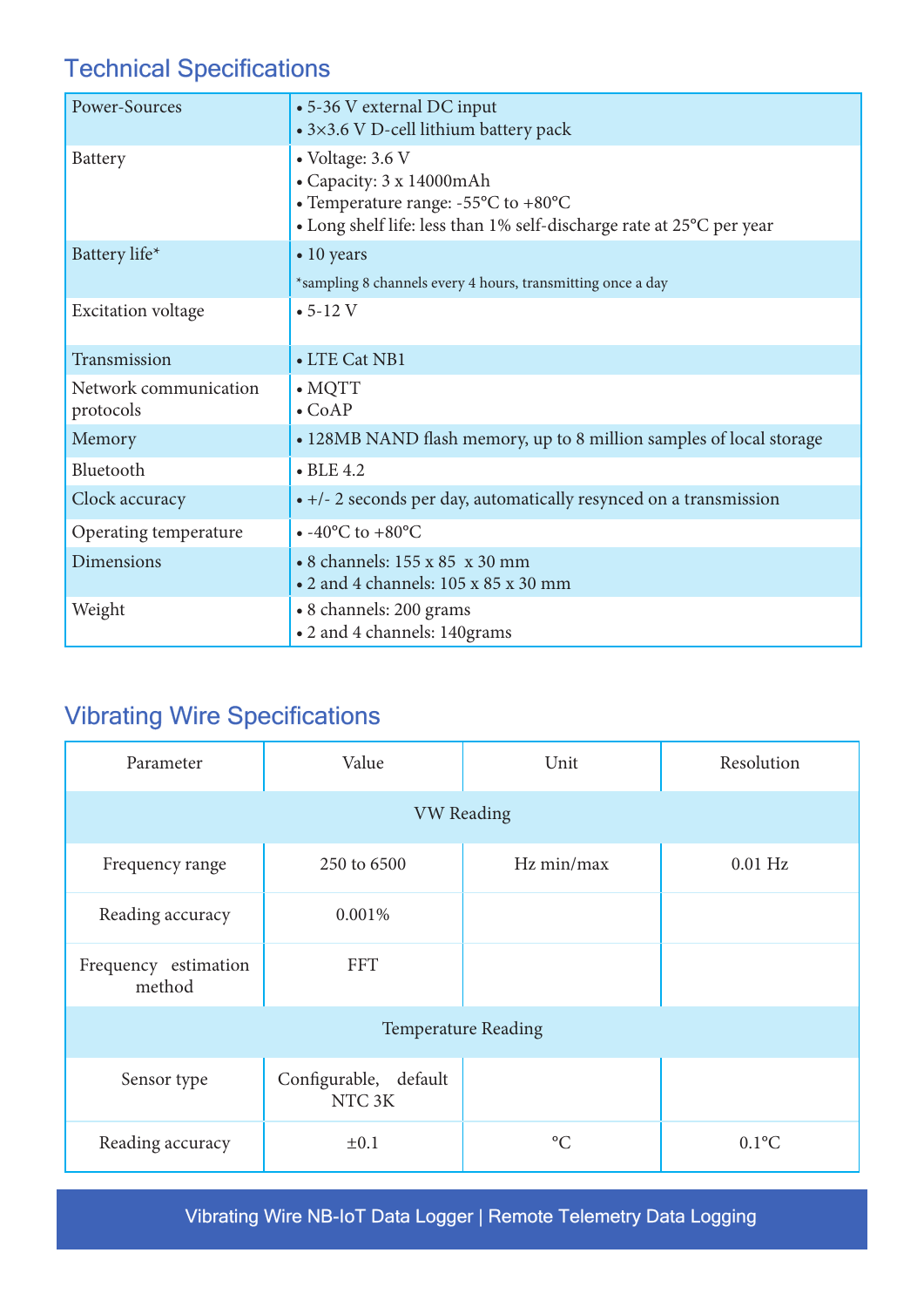## Software-as-Service Free Ontoto Web Portal For User

The Ontoto Web Portal is a free and fully integrated cloud platform.

The features of this portal include:

- Remote configuration for all devices, for example configuring sampling and transmission periods, alarm thresholds and firmware updates.
- View raw and derived data in customisable charts.
- Custom charts can be configured to compare data between multiple data loggers.
- Generate and send customised reports according to client requirements.
- Data from grouped devices can be downloaded into a single CSV file.
- Static water level from Australian Height Datum (AHD), Below Top of the Column (BTOC) and custom datum is derived by using the water level above sensor and dip info entered via mobile app.
- Create and manage users.
- Track and notify device health:
	- » Data fault detection.
	- » Missed reporting cycle detection.
	- » Device malfunction detection.
	- » Site wakeup detection.
	- » Device status and battery, signal strength.
- Data forwarding to SCADA systems via FTP, SFTP and API.

## Software-as-Service Device Management Portal

Ontoto develops partnerships with all its clients to enhance their experience of managing their data. For clients with a larger number of users and devices, access is provided to Ontoto's free Device Management Portal. This provides all the functionality of the Ontoto Web Portal with additional features to enable advanced management of devices, including:

- Quality assurance.
- Firmware update management.
- Debug log Information.
- SIM and data usage management.
- Device production record.
- User management.
- Support ticket system.
- Billing system.

## Ontoto Connect App (iOS and Android)

The Ontoto Connect mobile app allows onsite management of the data logger to be undertaken wirelessly via BLE. There is no need to connect a laptop directly to the device.

The key features of the Ontoto Connect App are:

#### • Data logger configuration

 Configure the device name, sampling period, transmission period, and alarm threshold.

#### • Firmware update

 Available firmware updates can be downloaded from the Ontoto server and uploaded to the device.

#### • Sensor Test

 The device will scan through each connected sensor. The measurements of each sensor and any detected errors will be displayed.

#### • Network Test

Tests for NB-IoT connectivity and signal strength and displays any detected faults.

#### • Update the device location

The location of the device will be updated with the GPS coordinates of the phone and transmitted to the Ontoto Web Portal.

#### • Read data log

 The device stores all recorded data in persistent memory for redundancy and auditing purposes. The data log is processed into a CSV file.

#### • Real-time debug log streaming

 While using the app, the debug log received from the device is automatically streamed to the Ontoto server, allowing for seamless debugging during deployment.

## **Warranty**

Ontoto Pty Ltd will warrant the entire product (excluding the batteries) for 5 years from the date of delivery for parts and labour.